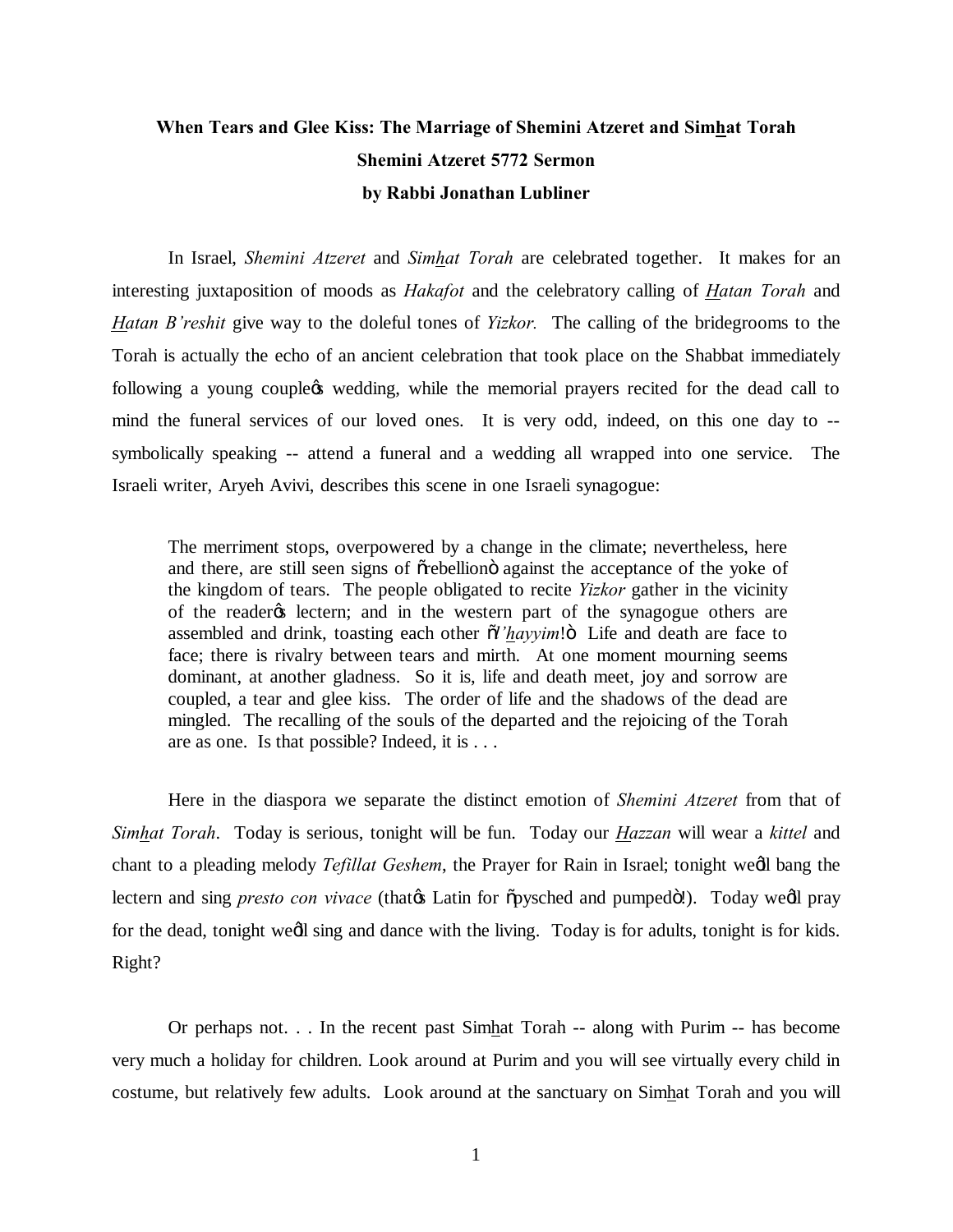see that a sizable number of adults choose to be spectators; they smile with pleasure as they watch children and teens sing and dance, but when we go outside to dance with the Torah, they'll stay behind to shmooze in sanctuary, preferring not to join in.

When it comes to the melancholy of *Yizkor* we adults are maximally participatory - come the Mourners o Kaddish virtually every person in the room will join in chanting. Indeed, because the Kaddish is defined by Jewish Law as a responsive prayer, I always take care NOT to recite the Kaddish during *Yizkor* to ensure that at least one person in the room answers at the proper time with the requisite responses. The *Kaddish* of Yizkor elicits 100% participation, but not the dancing of *Simhat Torah*. Why?

Some of it undoubtedly has to do with orthopedic ailments of one sort or another. Or perhaps we just don't have the same energy as our children and grandchildren; it is intimidating sometimes to see how fast they move and how long they can go without tiring. Yet conceivably we could dance at our own pace  $\dots$  if it to slower, so be it. Yet I suspect that the reason so many adults dongt dance, even those able to, has nothing to do with physical fitness.

Over time we adults are conditioned not to express emotions in public. There are so many times that people with a legitimate reason to cry break down in my presence and then say,  $\delta$ Igm sorry; I didngt mean to, $\ddot{o}$  as if the expression of an appropriate sentiment constituted some *faux pas* of sorts. What is true at one end of the emotional spectrum is no less true at the other end. To show our joy too zealously as an adult, to caper about and engage in antics, to wear a silly costume in public, to shout and sing are seen as unseemly. That sort of enthusiasm is fine for kids who, after all, dongt know any better. But for grown-ups, well, it seems so childish.

In our lives we have myriad relationships: with spouses, children, friends. In those relationships at times there is ambivalence, even in the best of them. We dongt always hold hands or make goo-goo eyes with our beloved; there are moments when we may argue or disagree. Still, we understand the need to celebrate the relationships of which we are a part, and that, above and beyond our gratitude for the blessing of love in our lives, celebration is itself a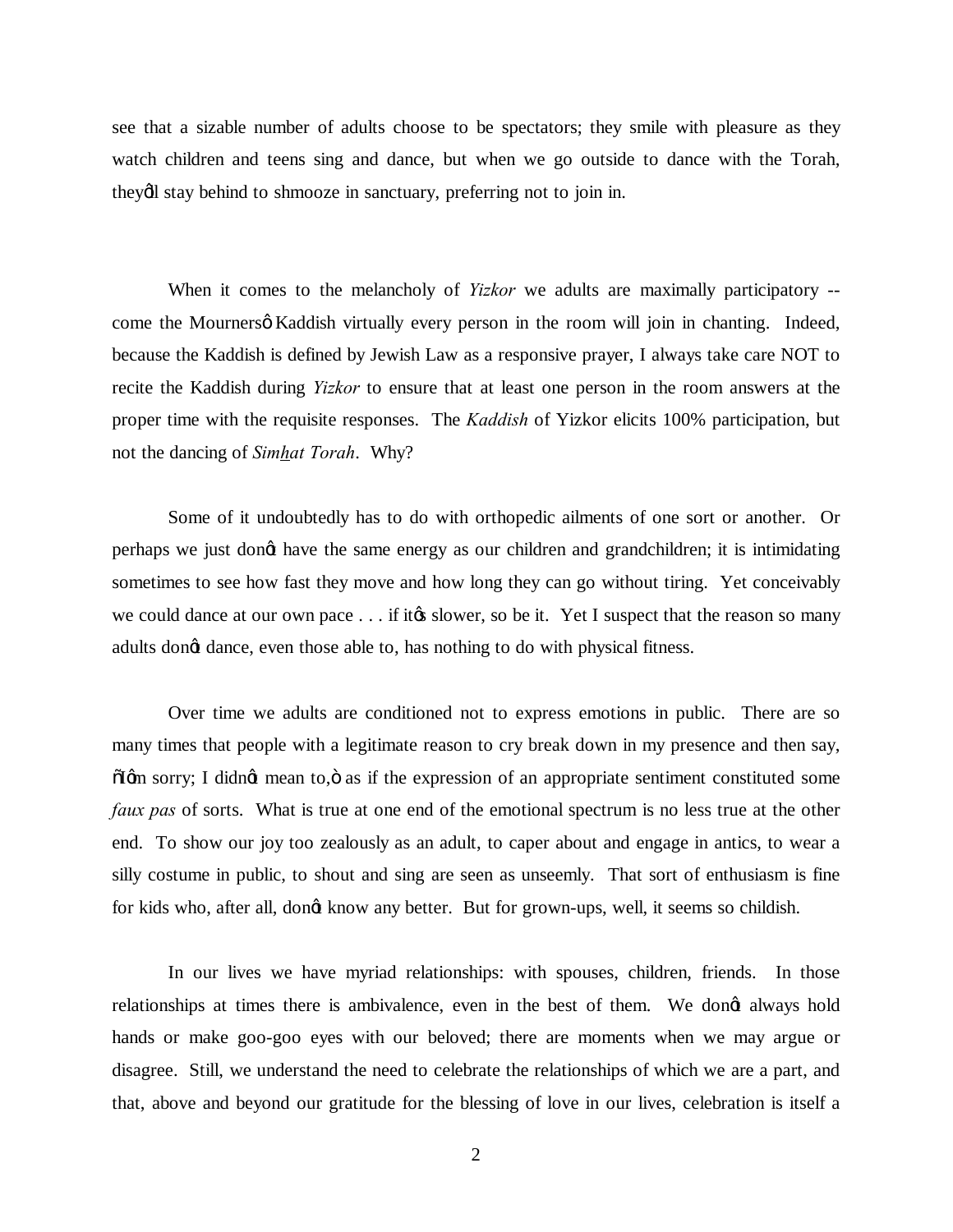necessary act of affirmation vital to the ongoing health of the relationship.

If you dong believe me, feel free to conduct the following experiment: At your childge next birthday, feign ignorance of the date and see how he or she reacts. Alternatively, if you are married pretend to forget the date of your wedding anniversary, act surprised when your spouse questions your omission, and then pay close attention to what happens next!

The same is no less true of our relationship with Judaism. There are *mitzvot* that we love and practice with zest; we question the value of others, ignore some, or perhaps feel guilty at times for those we dong do. We may wish we knew more about what the Torah teaches. Yet to have a relationship with Torah requires that at times we simply celebrate its existence in our lives -- for precisely the same reason we observe anniversaries and birthdays. Dancing on *Simhat Torah* is not just about being grateful for having a relationship with Torah, rather it  $\alpha$ intrinsic to the relationship itself.

Part of being a healthy adult includes knowing that at times it is important to be more  $\ddot{\text{o}}$ childlike. To abandon our cerebral, dispassionate and disconnected selves, and to find a joyous self connected to the music of community and the choreography of Torah through the pounding dances and boisterous singing.

There have been times when *Simhat Torah* captured even the most staid of Jewish adults with its magic. Read Elie Wiesel*o*s 1966 description of a *Simhat Torah celebration* in Moscow in his famous work, *The Jews of Silence*, and you will encounter the power of Torah to enfold Jews in its embrace. They sang and danced,  $\ddot{o}$  wrote Wiesel,  $\ddot{o}$  borne along on a crest that seemed incapable of breaking. Their faces reflected a special radiance, their eyes the age-old flame that burned in the house of their ancestors. They filled the whole street, spilled over into courtyards, dancing and singing, dancing and singing. They seemed to hover in mid air, Chagall-like, floating above the mass of shadows and colors below, above time, climbing a Jacob<sub>o</sub> ladder that reached to the heavens, if not higher. $\ddot{o}$  These were not pre-schoolers, but Jewish men and women in their 20s, 40s, 60s, even 80s.